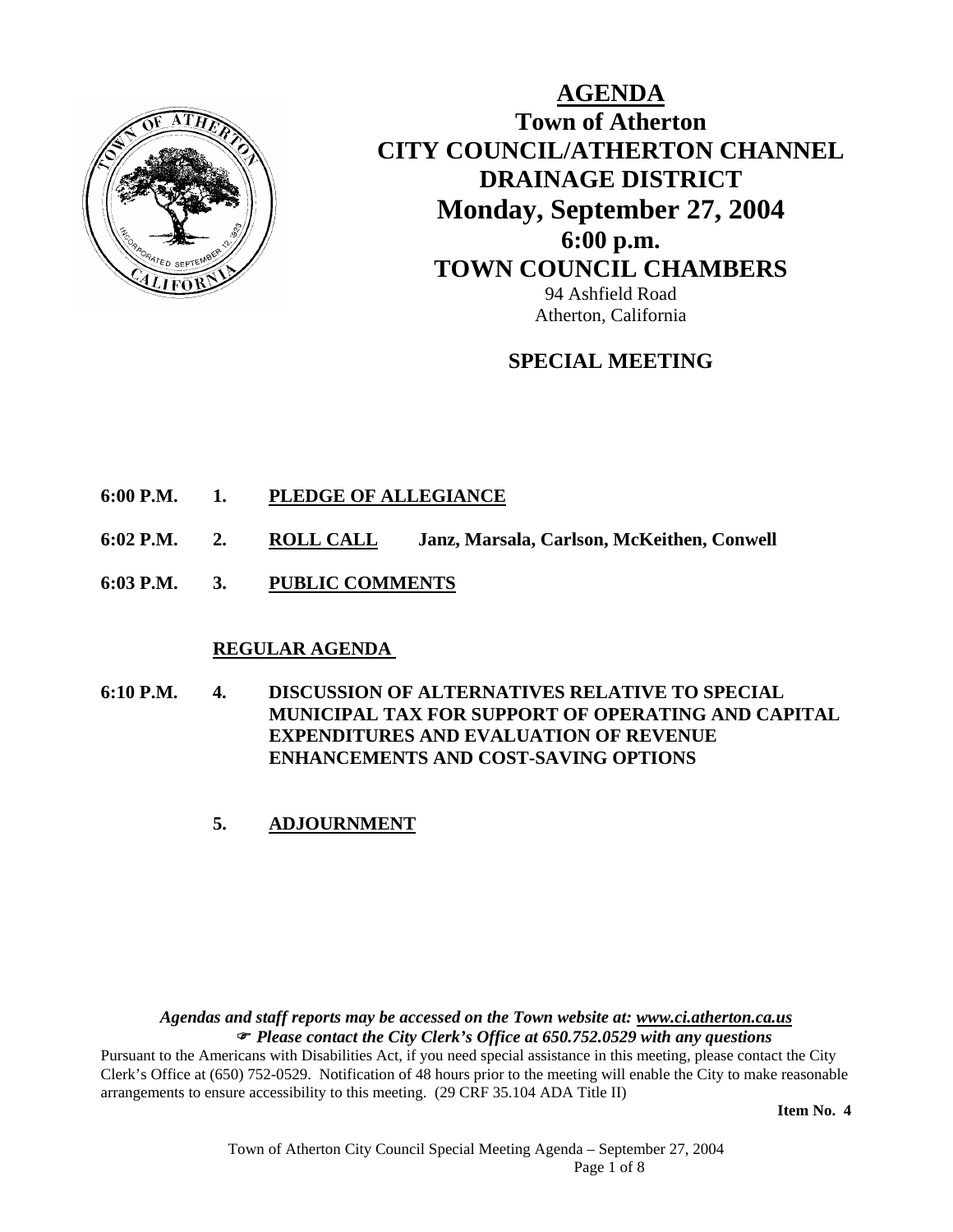

**Town of Atherton** 

# **CITY COUNCIL STAFF REPORT**

# **TO: HONORABLE MAYOR AND CITY COUNCIL**

# **FROM: JOHN P. JOHNS, FINANCE DIRECTOR**

## DATE: FOR THE MEETING OF SEPTEMBER 27<sup>th</sup> 2004

## **SUBJECT: ANALYSIS OF REVENUE ENHANCEMENT AND COST SAVINGS OPTIONS**

### **RECOMMENDATIONS:**

*Staff recommends the City Council:* 

- *Accept staff's supplemental report on cost savings and revenue enhancement opportunities.*
- *Initiate actions to modify labor agreements with the town's miscellaneous, management and safety bargaining units to place a cap in the amount of 320 hours on the number of vacation hours that can be carried over in subsequent years.*
- *Direct staff to prepare an amendment to the road impact fee ordinance establishing a surcharge on excavation permits.*

# **INTRODUCTION:**

At the special City Council meeting of September  $9<sup>th</sup>$ , 2004, the City Council directed staff to perform additional research on several issues related to cost savings and revenue enhancement opportunities contained within staff's August  $24<sup>th</sup>$  and September  $9<sup>th</sup>$  reports.

Pursuant to Council's direction staff has performed the following research tasks: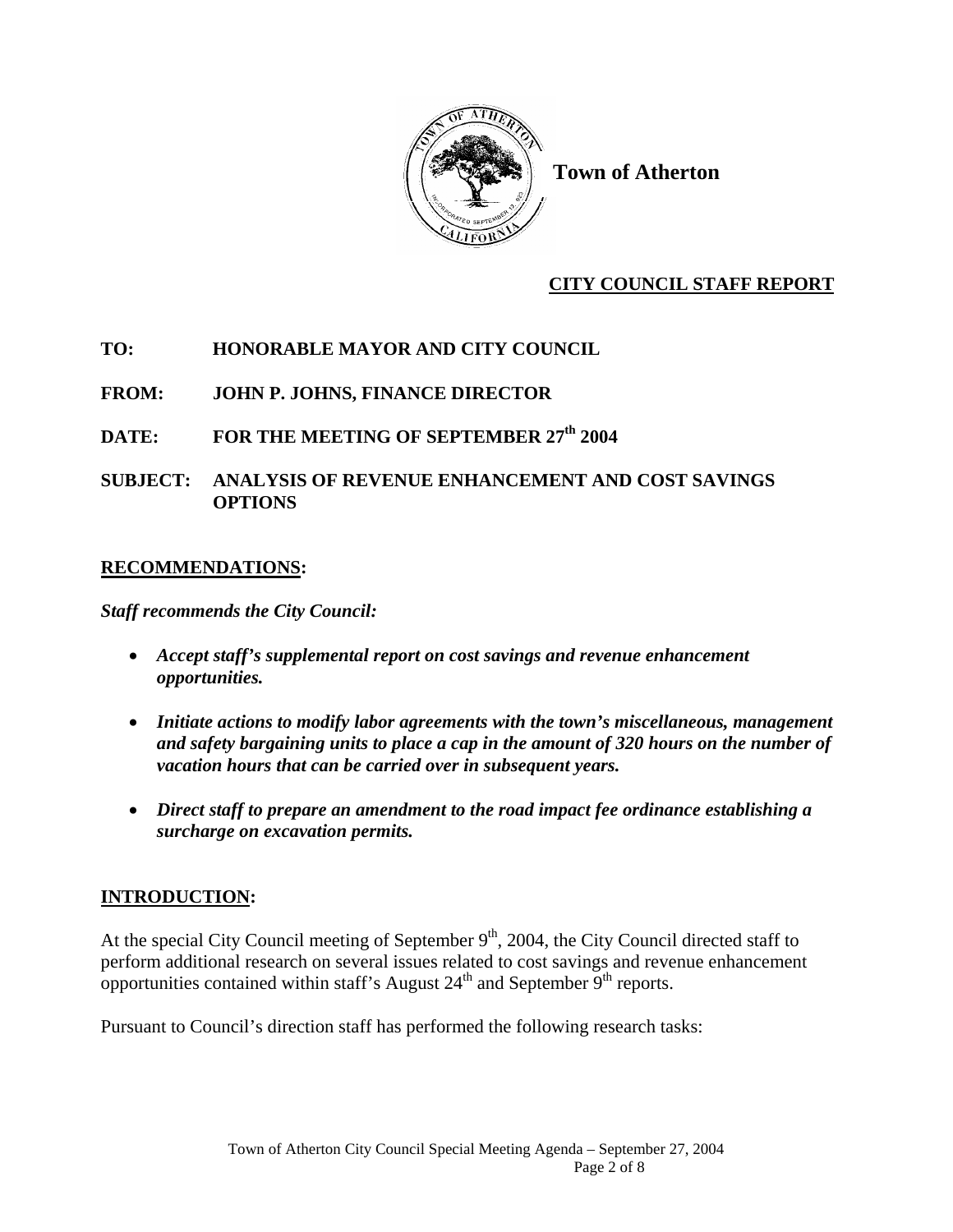- Surveyed other governmental agencies on their policies related to the accumulation of vacation balances and consulted with the City Attorney on the actions required of the Town should it desire to modify its leave accrual policy for one or more bargaining units.
- Performed research on the various methodologies available to analyze the impact of construction related traffic on Atherton's streets with the objective of identifying a methodology that might yield a more accurate indicator of damage caused by construction related traffic than the method currently employed.
- Analyzed data from the State Controller's office to ascertain the composition of revenues classified as "other intergovernmental" for those agencies receiving in excess of \$1 million in such revenues as indicated in staff's comparative analysis of revenues and expenditures for 14 municipalities.
- Contacted the Menlo Circus Club and State Board of Equalization to determine the nature and volume of commercial activity that occurs at the Circus Club that is subject to taxation and to verify that Atherton receives its share of sales tax revenues from such commercial activities.
- Obtained a FY 2001-02 compilation of utility user tax revenue from the office of the State Controller's office for all municipalities in California that have implemented such a tax and reviewed the League of California Cities Proposition 218 implementation guide to obtain an understanding of the legal requirements for implementing a utility users tax. (Staff also researched IRS Publication 17 to ascertain whether utility users taxes are deductible for federal income tax purposes.)
- Reviewed various sources of information to determine at what point in the histories of Saratoga and Los Altos Hills a decision was made to enter into a contract with the Santa Clara County Sheriff to provide patrol services.
- Conducted research to determine whether Piedmont was a charter city and the rate established for its real property transfer tax.

Transmitted herein are the results of the research activities listed above.

Accumulated compensated absences

The following table provides a compilation of leave accrual policies for selected municipalities in the San Francisco Bay area. This table provides an indication of the maximum number of hours employees are eligible to receive as a vacation allowance each year as well as the number of hours employees within the cities' miscellaneous and management bargaining units are allowed to carry over in subsequent years.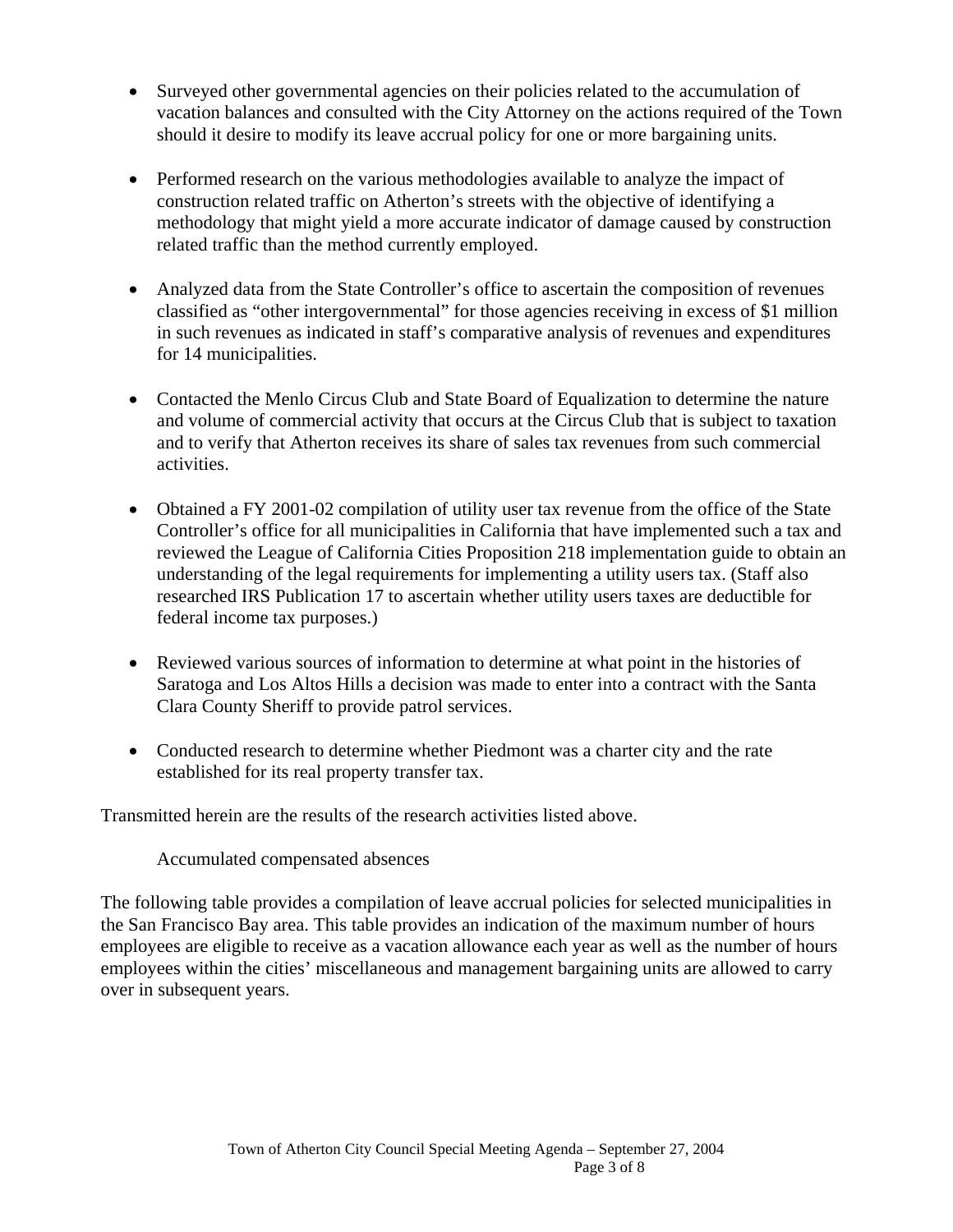| City              | <b>Annual Vacation</b><br><i><b>Allowance</b></i> | <b>Maximum</b><br><b>Hours Allowed to</b><br><b>Carryover</b> |  |  |
|-------------------|---------------------------------------------------|---------------------------------------------------------------|--|--|
| Atherton          | 160                                               | 800                                                           |  |  |
| <b>Brisbane</b>   | 160                                               | 320                                                           |  |  |
| <b>Burlingame</b> | 184                                               | 368                                                           |  |  |
| <b>Belmont</b>    | 172                                               | 344                                                           |  |  |
| Hillsborough      | 224                                               | 448                                                           |  |  |
| Los Altos         | 160                                               | 320                                                           |  |  |
| Los Gatos         | 200                                               | 320                                                           |  |  |
| San Carlos        | 200                                               | 400                                                           |  |  |
| San Bruno         | 184                                               | 280                                                           |  |  |
| Saratoga          | 256                                               | 160                                                           |  |  |

Based upon a review of the memoranda of understanding for the cities identified in the preceding table, the prevailing practice among survey cities is to allow employees to carry over twice their annual leave allotment. (If Atherton were to adopt this practice, the maximum vacation accrual would amount to 320 hours.)

Additionally, the memoranda of understanding reviewed by staff contain standard language that employees will not begin to accrue any more vacation until such time as the excess balances have been eliminated.

Based upon discussions with the City Attorney, the Town would be required to meet and confer with Teamsters Local 856 in order to affect a change in the leave accrual policies applicable to the safety and miscellaneous employees. However, changing the leave accrual policies could be done by resolution for the Town's management employees.

### Road Impact Fees

Staff has reviewed various publications available from authoritative sources such as the Journal of Transportation engineering to identify quantitative methods that might yield a more precise indication of the extent to which construction related traffic contributes to the deterioration of the city's surface streets. (As indicated in our September  $9<sup>th</sup>$  staff report, the methodology used by the previous consultant entailed comparing the pavement condition of streets that had recently undergone residential construction with those that had not recently had residential construction activity.)

Staff also analyzed the composition of building permits issued by the Building Department during the past six years to assess whether:

• The nature of building activity has changed significantly since the adoption of the original road impact fee; and,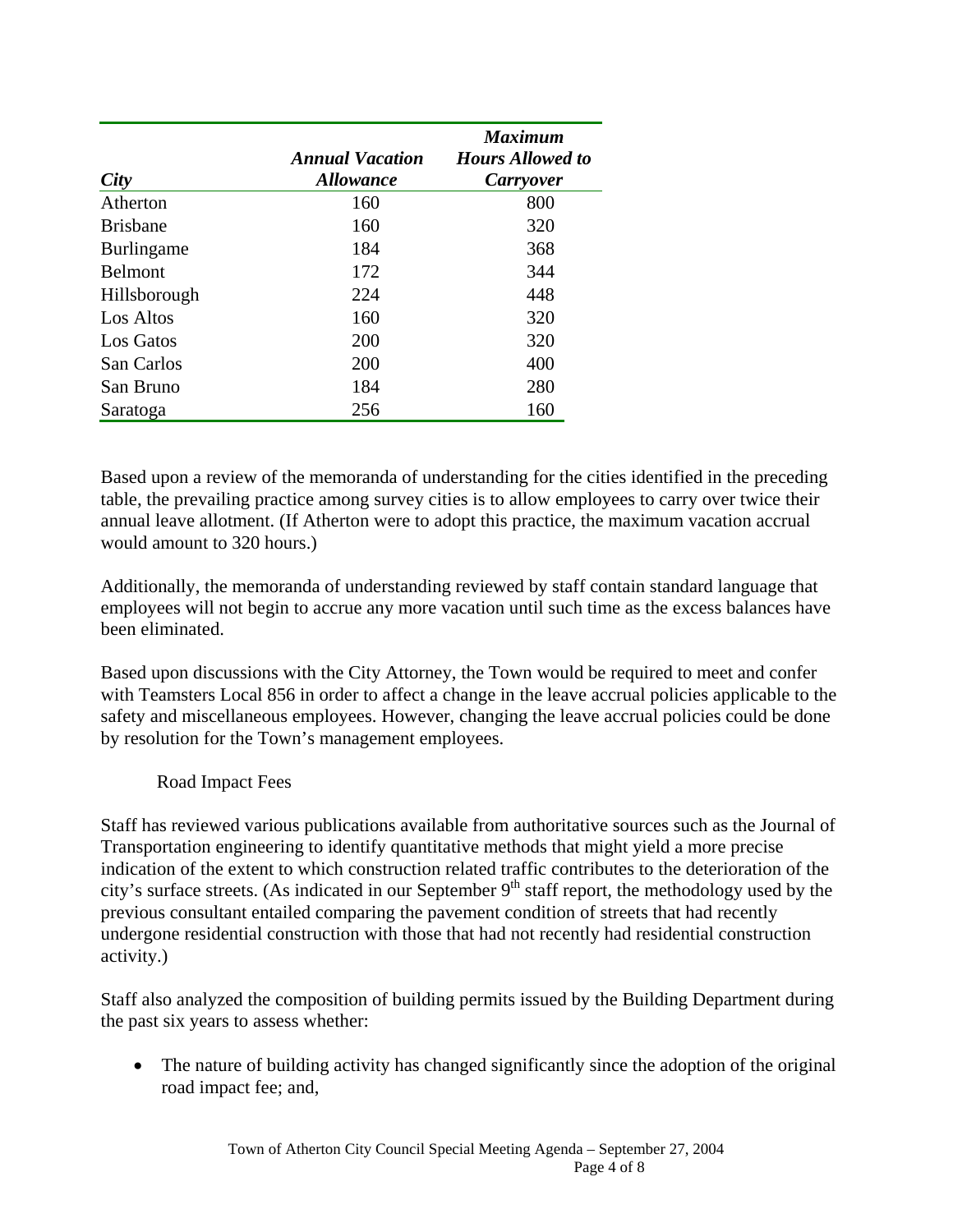• Any changes in the nature of building activity during the past several years has had an effect upon the extent to which residential construction has contributed to the deterioration of the Town's roads.

Based upon this research, staff has determined that:

- Since calendar year 2000 (the year in which the consultant study was performed) the number of buildings with basements and the resultant excavation and off-haul activity has increased five-fold. (In calendar years 1998 and 1999 ten excavation permits were issued. In calendar years 2000 through 2004 a total of 99 excavation permits were issued.)
- Based upon an examination of excavation permits issued during the past four years, the volume of earth removed as a result of such excavation activity has averaged 1,150 cubic yards per construction site being excavated.
- Atherton's residential streets consist of a flexible surface and a relatively thin underlying base. As a result, Atherton's streets are particularly susceptible to damage from vehicular traffic carrying heavy loads.
- According to various studies published in the Journal of Transportation Engineering and other authoritative sources, the damage caused by vehicles traveling a given road is exponentially related to the weight of the vehicle traveling on the roadway. In fact, based upon algorithm referred to as equivalent standard axel loading (ESAL) a truck with a 38,000 pound load (approximately 15 cubic yards of soil) is estimated to cause as much damage to a street as 13,000 passenger sedans traveling an equivalent distance.
- Given the increase in excavation activity since the time that the previous road impact fee study was conducted, staff estimates that approximately 48 percent of the deterioration in the Town's surface streets is a result of construction activity, 21 percent of which is directly attributable to the excavation and off-haul of earth from a construction site.
- During the past three years, the Town has expended an average of \$2 million annually to repair and rehabilitate its roads. The additional 21 percent impact identified as a result of the off-haul of earth from construction sites being excavated amounts to an annual cost of \$420,000 per year.

As a result of these findings, staff recommends that the City Council direct staff to prepare an amendment to the existing road impact fee ordinance that would:

- Establish a surcharge on excavation permits taking into account the effect of excavation activity on the Town's surface streets; and,
- Incorporate a methodology for quantifying and allocating the cost of deterioration on the Town's surface streets that result from excavation based upon the volume of earth excavated and off-hauled.

Assuming an average of 1,150 cubic yards of earth being off-hauled from the 25 site excavations occurring annually, the \$420,000 incremental cost of wear and tear on the Atherton's surface streets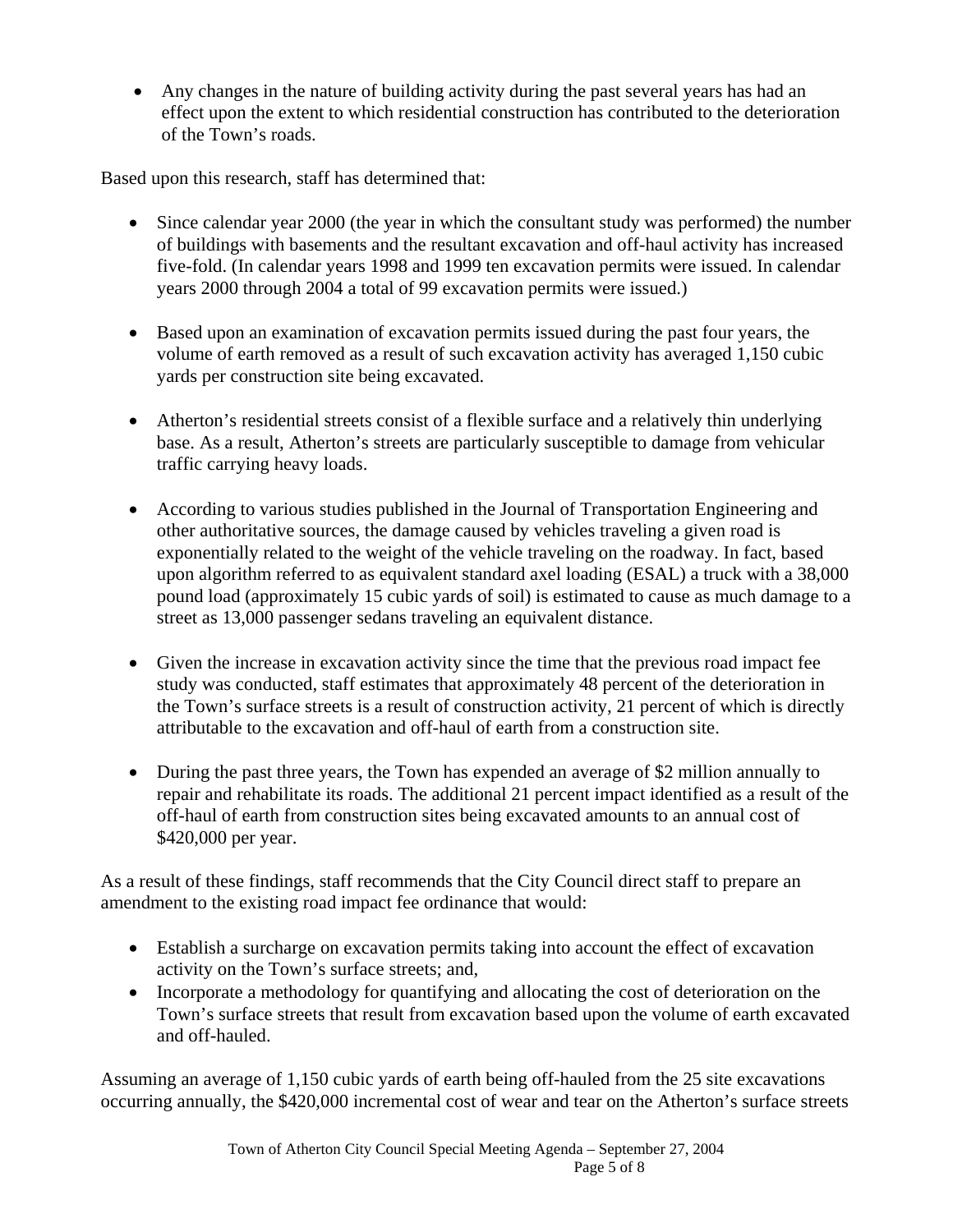resulting from site excavations equates to an average cost of approximately \$14 per cubic yard of earth being removed.

## **Utility Users Tax**

According to the State Controllers office, 153 California cities collected a total of \$1.4 billion in utility users taxes in fiscal year 2001-02. The utility users tax rates ranged from 3 percent to 13.5 percent of utility consumption. Additionally, utility use tax collections for individual cities ranged from a high of \$488 million for the City of Los Angeles to a low of \$6,185 for the City of Hidden Hills.

According to the City Attorney, approval of a utility users tax would be subject to the requirements of Proposition 218. Accordingly, staff has reviewed the League of California Cities Guide to Implementing Proposition 218. According to this guide, it would appear as though a utility users tax would be classified as a general tax, rather than a special purpose tax. As such passage of a utility users tax would require a simple majority rather than a super-majority.

Staff has also reviewed IRS Publication 17, used to prepare calendar year 2003 individual tax returns. According to Publication 17, table 24-1, state and local sales and use taxes are *not* deductible from one's calculation of taxable income. Hence, if one were to conclude that utility users taxes fall within the definition of a sales and use tax, a utility users tax would not be deductible for the purpose of determining an individual's taxable income.

#### *Analysis of revenues from other governmental agencies*

As indicated in our September 9<sup>th</sup>, 2004 staff report six of 13 cities surveyed collected in excess of \$1 million from other governmental agencies in FY 2001-02. (This total excludes motor vehicle license fees.) The following table provides breakdown of such revenues according to classifications established by the State Controller's office.

| <b>ANALYSIS OF OTHER INTERGOVERNMENTAL REVENUES</b><br><b>FOR SELECTED MUNICIPALITIES</b> |                 |                |                   |                 |           |                 |                      |  |
|-------------------------------------------------------------------------------------------|-----------------|----------------|-------------------|-----------------|-----------|-----------------|----------------------|--|
| <b>REVENUE ITEM</b>                                                                       | <b>CITY</b>     |                |                   |                 |           |                 |                      |  |
|                                                                                           | <b>Atherton</b> | <b>Belmont</b> | <b>Burlingame</b> | <b>Millbrae</b> | Los Altos | <i>Saratoga</i> | <b>Pacific Grove</b> |  |
| Homeowner's                                                                               |                 |                |                   |                 |           |                 |                      |  |
| <b>Property Relief</b>                                                                    | 220,186         | 25,209         | 71.267            | 29,666          | 60.169    | 38,084          | 25,669               |  |
| <b>State Gasoline</b>                                                                     |                 |                |                   |                 |           |                 |                      |  |
| Tax                                                                                       | 139.473         | 699.315        | 629.428           | 285,033         | 543.196   | 394.123         | 246,996              |  |

Town of Atherton City Council Special Meeting Agenda – September 27, 2004 Page 6 of 8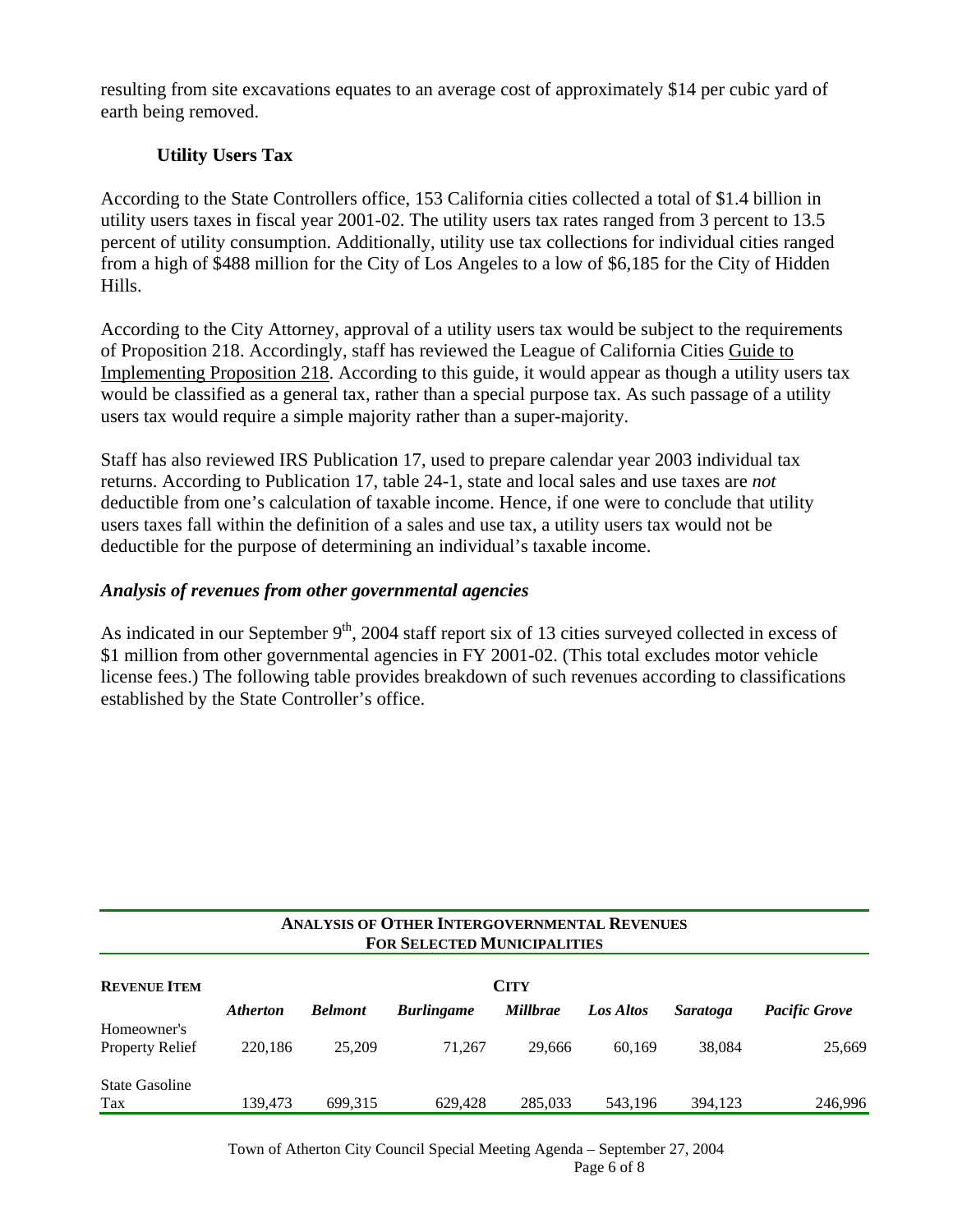| <b>Other State</b><br>Grants                     | 237.995 | 444.992   | 654,974   | 3,376,670 | 655.442   | 1,082,076 | 326,449   |
|--------------------------------------------------|---------|-----------|-----------|-----------|-----------|-----------|-----------|
| <b>County Grants</b>                             |         | 146,198   |           | 2,291,166 | 72,567    | 269,403   |           |
| <b>Federal Grants</b><br>Other Taxes In-<br>lieu |         | 245,417   | 666.298   | 208,233   | 62,269    |           | 611,718   |
| Total                                            | 597,654 | 1,561,131 | 2,021,967 | 6,190,768 | 1,393,643 | 1,783,686 | 1,210,832 |

Based upon discussions with several of the municipalities identified above, the majority of funds received by the cities surveyed were related to state and federal funded transportation infrastructure improvements.

#### **Sales and Use Taxes**

Based upon discussions with the California State Board of Equalization and the bookkeeping staff of the Menlo Circus Club, we were able to verify that Atherton is receiving its full share of sales tax revenue generated by the Circus Club. Such revenues are derived primarily from food and beverage sales consumed on the premises.

Staff is continuing to review methods by which sales tax revenue from merchandise or livestock sold at events held on the site by various charitable and commercial organizations can be captured.

### **Contract Law Enforcement Services**

According to the Los Altos Hills Town Manager, the Santa Clara County Sheriff has provided patrol services to Los Altos Hills since the Town's incorporation in 1956.

According to the Santa Clara County Office of the County Executive, the City of Saratoga has operated on successive five-year agreements to provide for law enforcement services. The current agreement between Santa Clara County and the City of Saratoga was executed in 1997 and was extended until for an additional three years in the year 2002.

Real Property Transfer Tax

Based upon an examination of the City of Piedmont's website, we were able to determine that the City of Piedmont is in fact a charter city. Additionally, according to the Alameda County Clerk-Recorders office, the City of Piedmont collects \$13.00 per thousand dollars of real property transferring ownership.

### **SUMMARY**

The information presented herein and attached herewith has been prepared in response to Council's request for additional information related to cost savings and revenue enhancement opportunities.